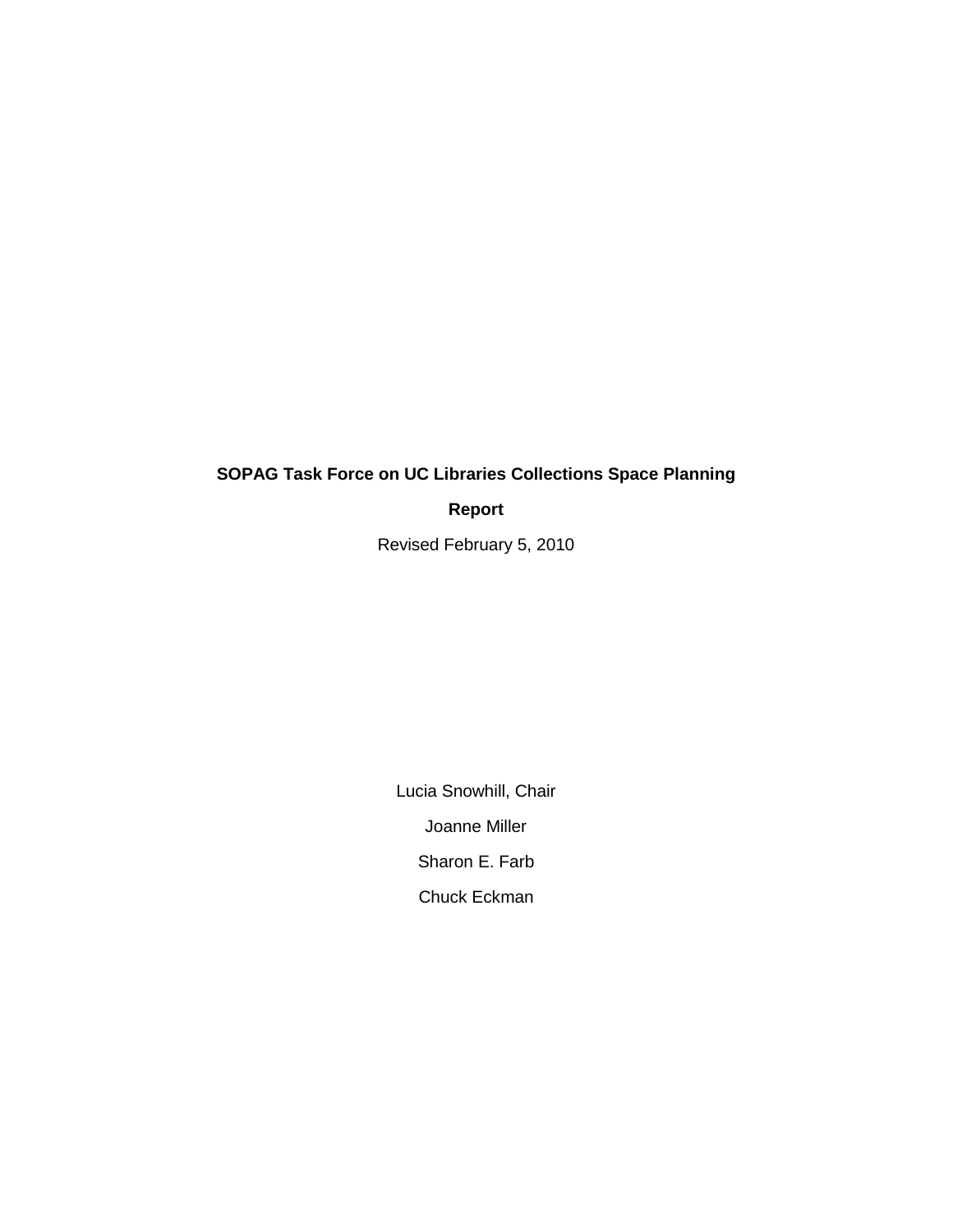## Table of Contents

| <b>Executive Summary</b>                      |                                                                                                                                                                               | 3                                  |
|-----------------------------------------------|-------------------------------------------------------------------------------------------------------------------------------------------------------------------------------|------------------------------------|
| L.<br>ΙΙ.<br>III.<br>IV.<br>V.<br>VI.<br>VII. | Introduction<br>Methodology<br>Background<br><b>Opportunities and Challenges</b><br><b>Defining RLF Collections</b><br><b>Cost Benefit Analysis</b><br><b>Recommendations</b> | 4<br>4<br>5<br>9<br>11<br>15<br>16 |
| VIII.                                         | <b>Next Steps</b>                                                                                                                                                             | 18                                 |
| Appendices:                                   |                                                                                                                                                                               |                                    |
|                                               | A. Charge                                                                                                                                                                     | A                                  |
|                                               | B. Committees, Projects & Reports                                                                                                                                             | $B-E$                              |
|                                               | C. Overview of the UC Regional Library Facilities                                                                                                                             | $F-J$                              |
|                                               | D. UC Shared Print Overview and Statistics                                                                                                                                    | K-L                                |
|                                               | E. Campus Collection Growth and Space Projections                                                                                                                             | Μ                                  |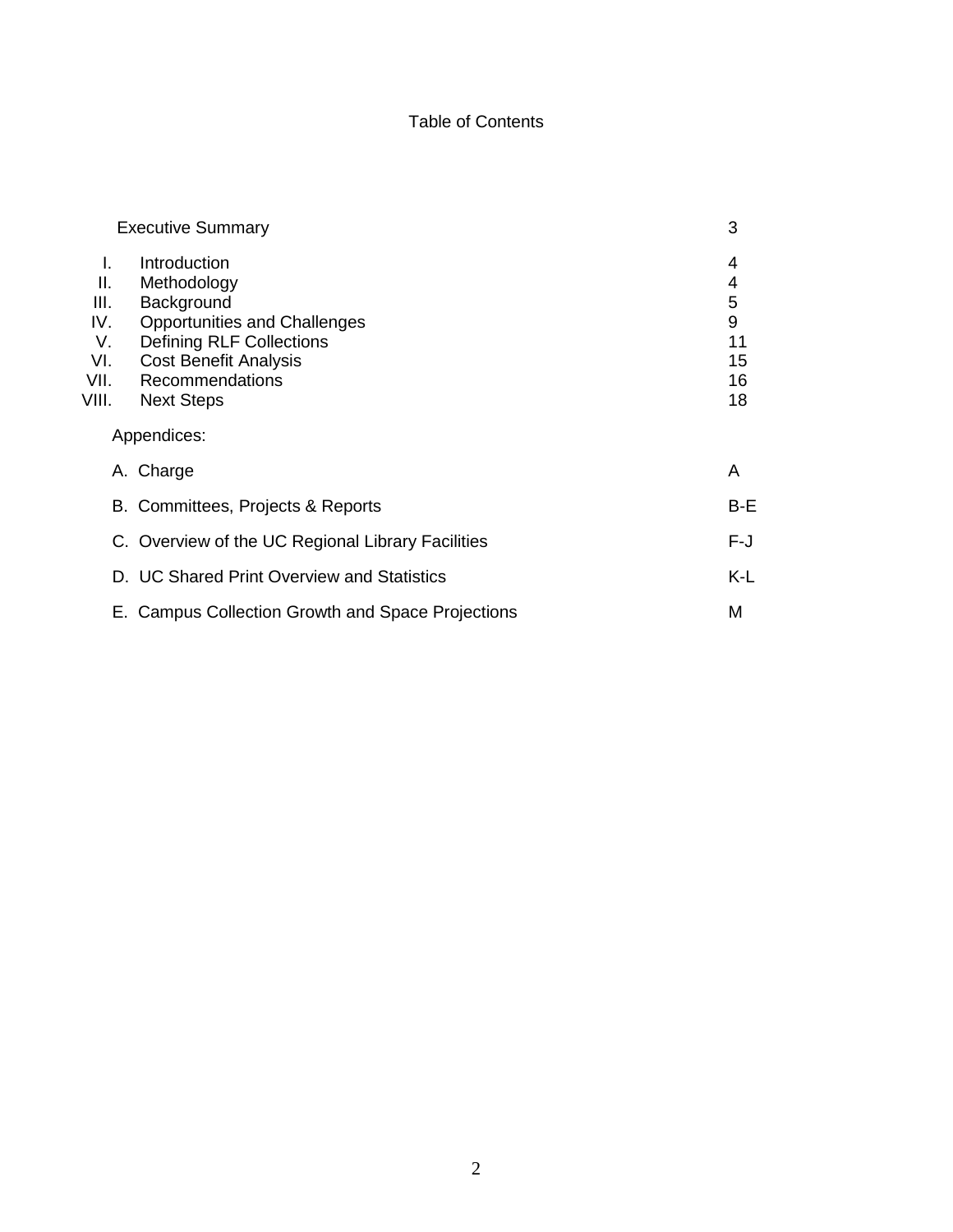### **Executive Summary**

Based on current projections, the UC libraries need to reach a 0% growth rate within 5 years to be able to house physical collections within anticipated space. With delay, at best, of an SRLF III or any campus library additions, UC Libraries are now forced to become more aggressive in reducing print collection growth rates. The CDC collection budget reductions and increasing shift in collections acquisitions toward digital formats over print are likely to mitigate the rate of print collection growth for campuses, but to achieve the reduction needed, it will be necessary to embrace the expectations stated in CDC's 2009 paper *The University of California Library Collection: Content for the 21st Century and Beyond,*

"The Libraries expect to decrease the collections' total physical footprint by reducing duplication".

The Task Force was charged to:

- Investigate what other academic libraries and national organizations are doing to address space issues. Identify opportunities for partnerships outside UC and options for developing collections regionally and nationally.
- Provide recommendations on defining the nature of the RLF collections in the future.
- Identify opportunities and challenges within UC for better managing RLF space in coordination with campus space plans, both in the short and longer term.
- Recommend long-term options, actions, and policies for best managing RLF collection space in coordination with UC campus space plans, and that take into consideration how mass digitization projects and digital preservation services will impact print storage needs and physical storage facilities.
- Provide analysis of costs and benefits of each recommendation.
- From these recommendations, prioritize the top 5 options to actions to explore and/or actions to implement.

This report describes past and current UC, regional and national initiatives addressing these issues, and presents both opportunities and challenges we still face in addressing collection space. Key elements in the success of the proposed recommendations are developing trust in repositories and achieving success in changing behaviors and expectations.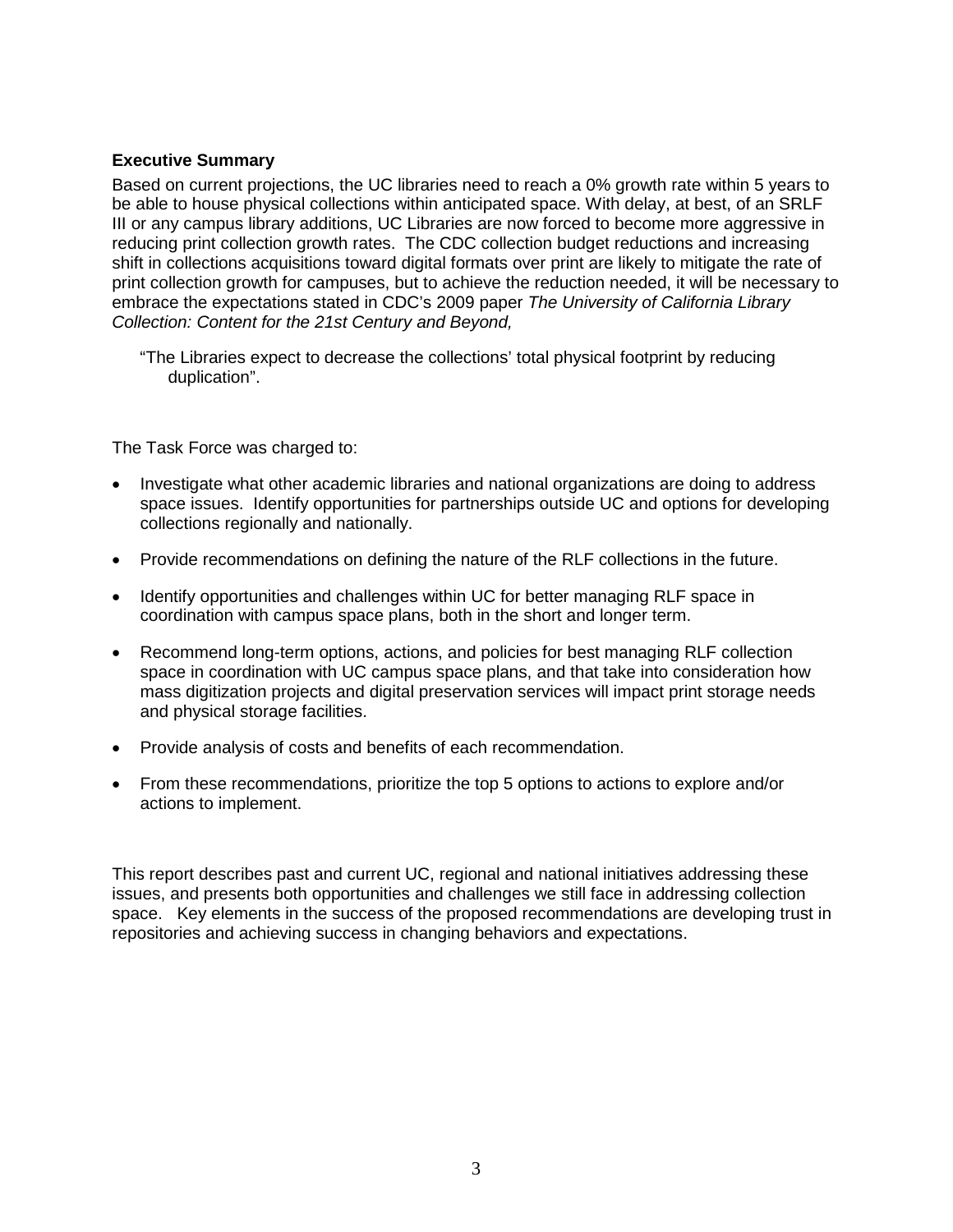### **I. Introduction**

The SOPAG Task Force on UC Libraries Collections Space Planning was charged with advising on a broad range of mission-critical collections space planning issues. The key components of the charge are broadly drawn:

- Investigate what other academic libraries and national organizations are doing to address space issues. Identify opportunities for partnerships outside UC and options for developing collections regionally and nationally.
- Provide recommendations on defining the nature of the RLF collections in the future
- Identify opportunities and challenges within UC for better managing RLF space in coordination with campus space plans, both in the short and longer term
- Recommend long-term options, actions, and policies for best managing RLF collection space in coordination with UC campus space plans, and that take into consideration how mass digitization projects and digital preservation services will impact print storage needs and physical storage facilities.
- Provide analysis of costs and benefits of each recommendation.
- From these recommendations, prioritize the top 5 options to actions to explore and/or actions to implement.

### **II. Methodology**

Because of the broad scope of the charge, the Task Force has concentrated much of its work on information gathering and analysis: collecting background documents, identifying relevant current, proposed and prior work, as well as related initiatives including UC and national task forces; and defining issues relevant to the first three of our charges. Trying to determine what actions have been taken, which have not, and why has formed the basis for many of our findings and recommendations that follow. We held weekly conference calls, developed a wiki to post relevant documents and notes, and consulted with a number of relevant CDL and UC personnel, including:

- Scott Miller (NRLF) and Colleen Carlton (SRLF) regarding RLF perspectives and planning.
- Emily Stambaugh (CDL) about the CDL Shared Print. Emily talked about prospective monographic and journal subscription shared print coordination proposals being discussed and put forward by the CDL Shared Print Steering Task Force, such as the shared print in place proposal (draft to CDC in Sept 2009), the common access for shared print policy (draft to CDC in Sept 2009), proposals for standard acquisition practices and bibliographic service standards, and shared approval plans for prospective monograph collecting, area studies, and general/major monograph vendors (currently under investigation). Emily also mentioned potential coordination for current print journal subscriptions.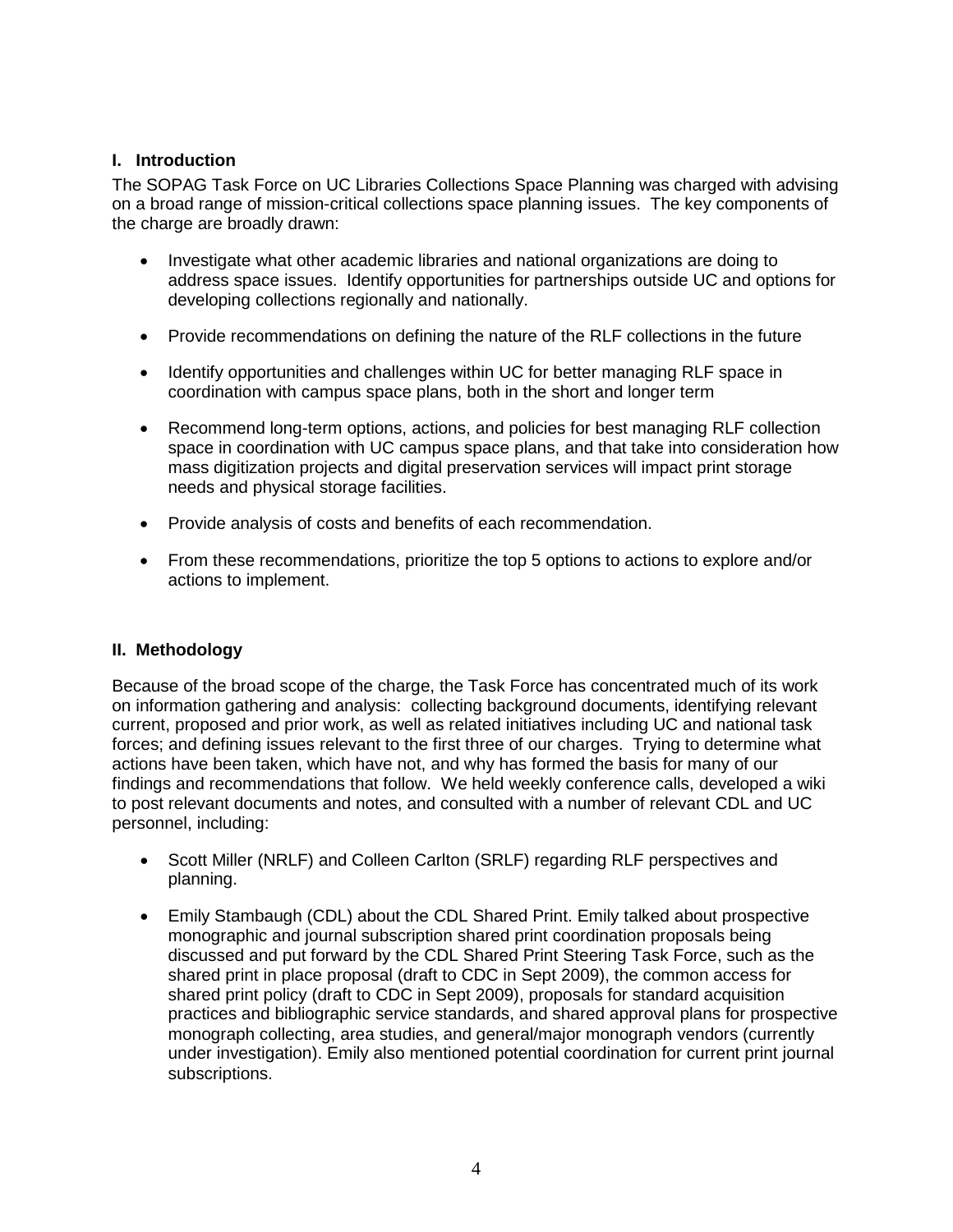- Martha Hruska (UCSD) and other NGTS Steering Committee members regarding Next Generation Technical Services and their potential recommendations about use of the RLFs, in particular. Two of the NGTS task forces will issue their reports and recommendations in early 2010
- Heather Christensen (CDL) regarding Hathi Trust and Mass Digitization, and the impact those programs may have on space planning.
- Ivy Anderson (CDL) regarding the WEST grant and Google Settlement.
- UC Collection Development Committee regarding the types of materials that should be housed in the RLFs.

Several overarching issues, expectations and trends emerged from reading the various reports, projects, and proposals and from interviewing key UC personnel. In synthesizing the great deal of past, current, and proposed work by a number of UC, regional and national task forces that relate to space issues, the task force has looked in particular at those current and proposed initiatives that overlap some aspects of this task force's charge. This report identifies cases where the there is duplication of effort with our task force charge, such that results of other groups and task forces will best inform choices to be made. These initiatives will be noted in relevant sections of the report. A complete list is included in Appendix B.

These findings make it very difficult to make long-term recommendations and raise serious questions about the ability to do a truly scientific cost-benefit analysis tied to any set of recommendations. The following report draws together the principle issues impinging on collection space planning for the coming years, and we believe it responds to the charge in an informed and pragmatic fashion.

### **III. Background**

### **UC SPACE & GROWTH PROJECTIONS**

Based on current projections, the UC libraries need to reach a 0% growth rate within 5 years to be able to house physical collections within anticipated space. With delay, at best, of an SRLF III or any campus library additions, UC Libraries are now forced to become more aggressive in reducing print collection growth rates. The CDC collection budget reductions and increasing shift in collections acquisitions to digital formats over print are likely to mitigate the rate of print collection growth for campuses, but to achieve the reduction needed, it will be necessary to embrace the expectations stated in CDC's 2009 paper *The University of California Library Collection: Content for the 21st Century and Beyond,*

"The Libraries expect to decrease the collections' total physical footprint by reducing duplication".

### **RLFs**

The University of California Regional Library Facilities (RLFs) contain nearly 1/3 of the holdings of the UC Libraries (approximately 12 million volumes or volume equivalents). Currently, the RLFs accommodate just over 50% of the current annual collection growth which means just under 50% is not accommodated.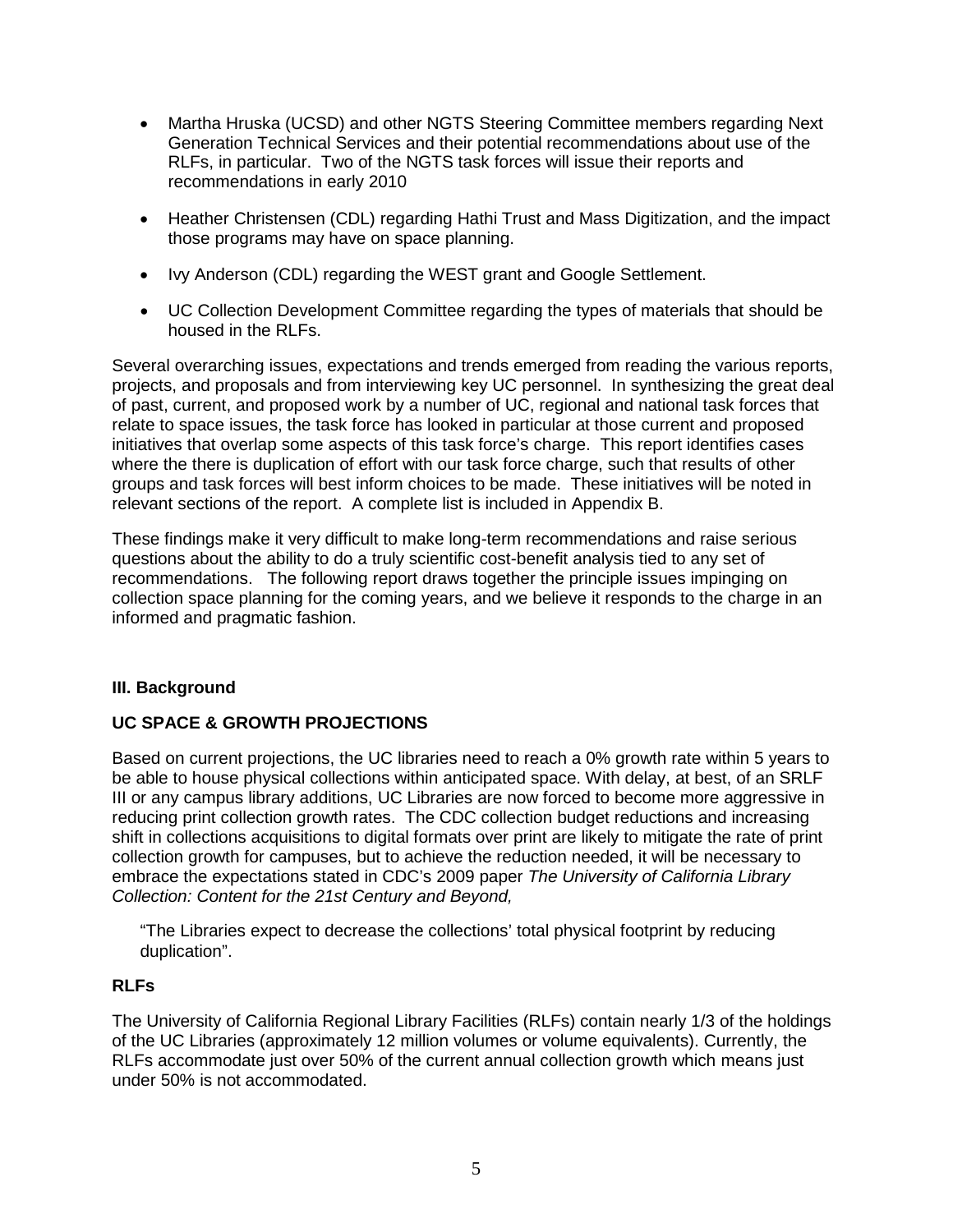At current deposit rates, the Southern Regional Library Facility, which has a capacity of 6.9 million volume equivalents, will be full in November 2011—less than 2 years from now. (However, some or all of the space currently occupied by the Film and Television Archive (over 650,000 volumes) may be reclaimed for library deposits when the Archive begins moving out in 2011-12. There are no projections yet about how much space would be reclaimed.)

The Northern Regional Library Facility, with a capacity of 7.55 million volume equivalents, will be full in November 2015 at current deposit rates. The current annual deposit rate at SRLF is approximately 285,000 items at SRLF and 220,000 items at NRLF per year. It should be noted, however, that the types of materials space available varies considerably. At SRLF, space for maps, drawings and microfilm will be filled by Spring 2010; manuscripts and archives, Spring 2012; microfiche 2016; but standard volumes by November 2011.

There are a number of expectations for the use of RLF facilities that assume there will be adequate space. Both NGTS and the Shared Print Program have already or may propose use of the RLFs for centralized services that could impact space and the types of materials that should be housed centrally, such as:

- Mass digitization processing in conjunction with shared print archives
- Centralized technical processing centers
- Housing of shared print collections
- Handling campus excess collections during construction and campus reallocation of space

See Appendix C for background on the RLFs.

### **Campus libraries**

According to systemwide library planning data*,* campuses have estimated that by 2017 they would be adding a total of over 7.5 million print volumes to their collections, including oncampus and remote storage space. The survey showed that the majority of the increase (5.5 million volumes) is anticipated to be stored in an RLF. The remaining 2 million volume increase on campuses is for the most part contingent on new library buildings, as an additional 155,000 square feet of usable library space (or ASF) would be required to house the volumes. Four campuses have local off-site storage facilities: Davis, San Diego, Santa Barbara, and Santa Cruz. Since that survey was conducted, campuses have closed branches and building additions have been delayed, putting increased pressure on both campus and RLF storage expectations and the need to withdraw volumes from collections. While reduced collections budgets, along with increasing emphasis on acquisition of digital format resource, may somewhat mitigate short-term space needs, annual net volume increases for campuses as reported in *University of California Libraries Statistics, Table 1: Bound Volumes and Serials Received* through 2008-2009 do not show appreciable reductions.

See Appendix E for campus growth projections.

### **STUDIES AND PROJECTS**

There is an extensive list of UC and third party initiatives and studies—past, present and projected—included in the appendices that gives a sense of the extent of work that has been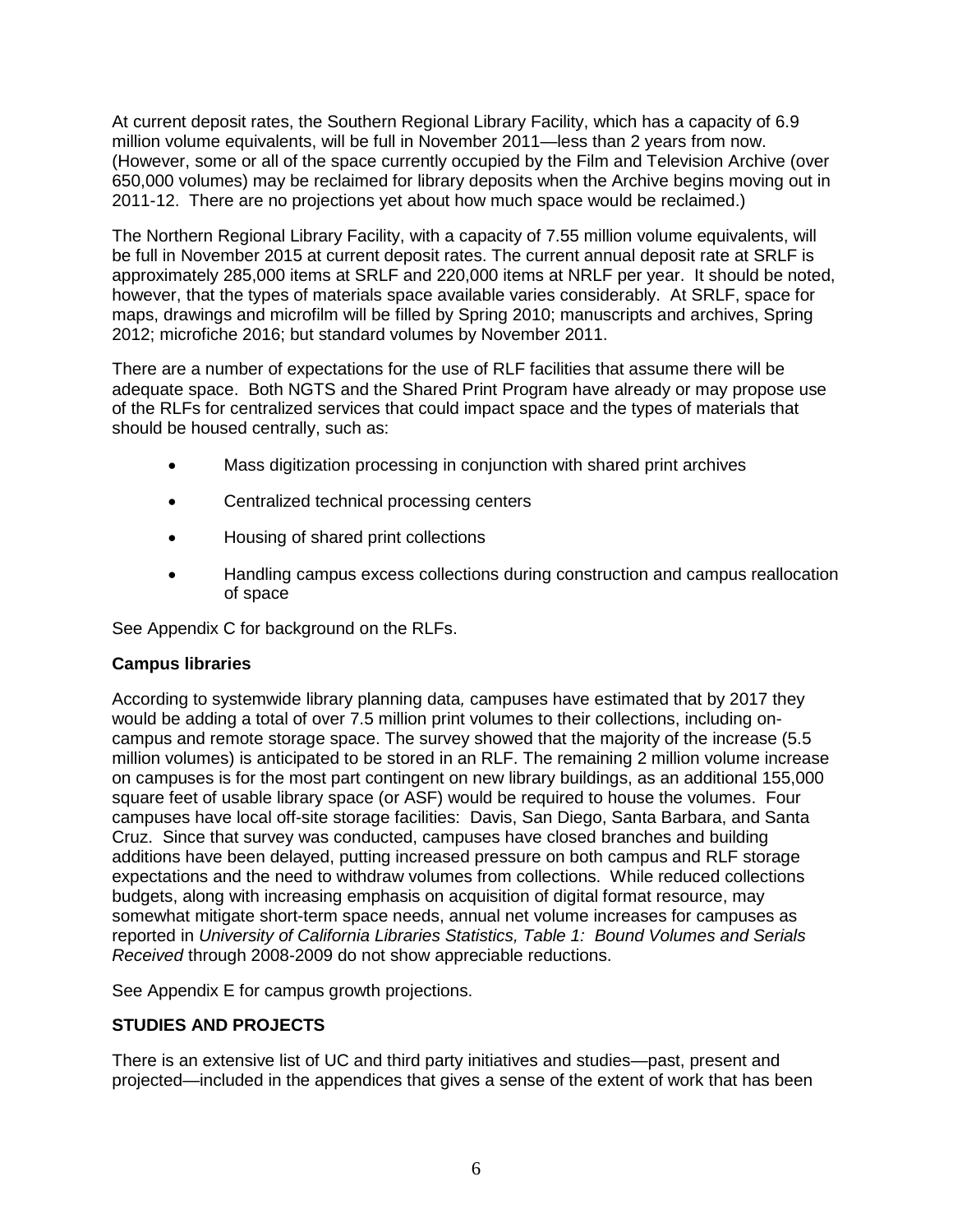done related to collections space, normally in the frame of shared collections. Appendix B lists the major initiatives the Task Force reviewed.

### **Related UC initiatives**

The task force reviewed a number of studies, projects and programs done in the last several years within UC that relate to collection space issues, where expectations for use of collection space have been articulated.

### *CDL Shared Print (SPP) and Shared Print Steering Task Force (SPSTF)*

Because of the potential benefits for shared collections saving space, a major player in planning for UC collection space is CDL UC Shared Print program. Emily Stambaugh shared with the task force a summary of CDL Shared Print's current and near term shared print projects and programs, along with ideas for future use and services through the RLFs. (See Appendix D) CDL Shared Print has done extensive cost analysis of specific proposals and initiatives that give good indications of cost benefits for many of the programs proposed. *Other* 

There is a wide range of studies and task forces that have or are contributing to our understanding of space issues. RLF space and projected growth rates for campus and RLF space has been reviewed for each RLF addition; de-duplication has been analyzed most recently by a task force in 2006 and less formally by CDC. The persistence policy and its implementation have contributed to creating trust in the stability of the RLF collections. There has been considerable cost analysis of various initiatives. In addition to the extensive RLF cost and space analysis, each shared print initiative has generated cost analysis of RLF and technical processing operations, as have past de-duplication task forces and government documents shared collections proposals. It is anticipated that the Next Generation Technical Services will provide cost analysis, as well.

## **Related regional and national initiatives**

The task force was charged with investigating what other academic libraries and national organizations are doing to address space issues and to identify opportunities for partnerships outside UC and options for developing collections regionally and nationally. The task force discussed initiatives with UC personnel working on regional and national projects and reviewed numerous articles regarding other initiatives underway at peer institutions from which UC can learn if not collaborate, including several studies and initiatives in the area of shared print conducted by OCLC Research (RLG), CRL, Ithaka and others. A full list of the work uncovered is appended to the report (APPENDIX B)

Major findings and recommendations from the various national studies repeatedly outline the infrastructure and policies needed to implement shared and consolidated print collections.

- Trusted and sustainable archives—both digital and print.
- Level of validation essential in driving number of print copies need to be preserved
- Adherence to accepted digitization standards
- Common methods for access and disclosure of archived collections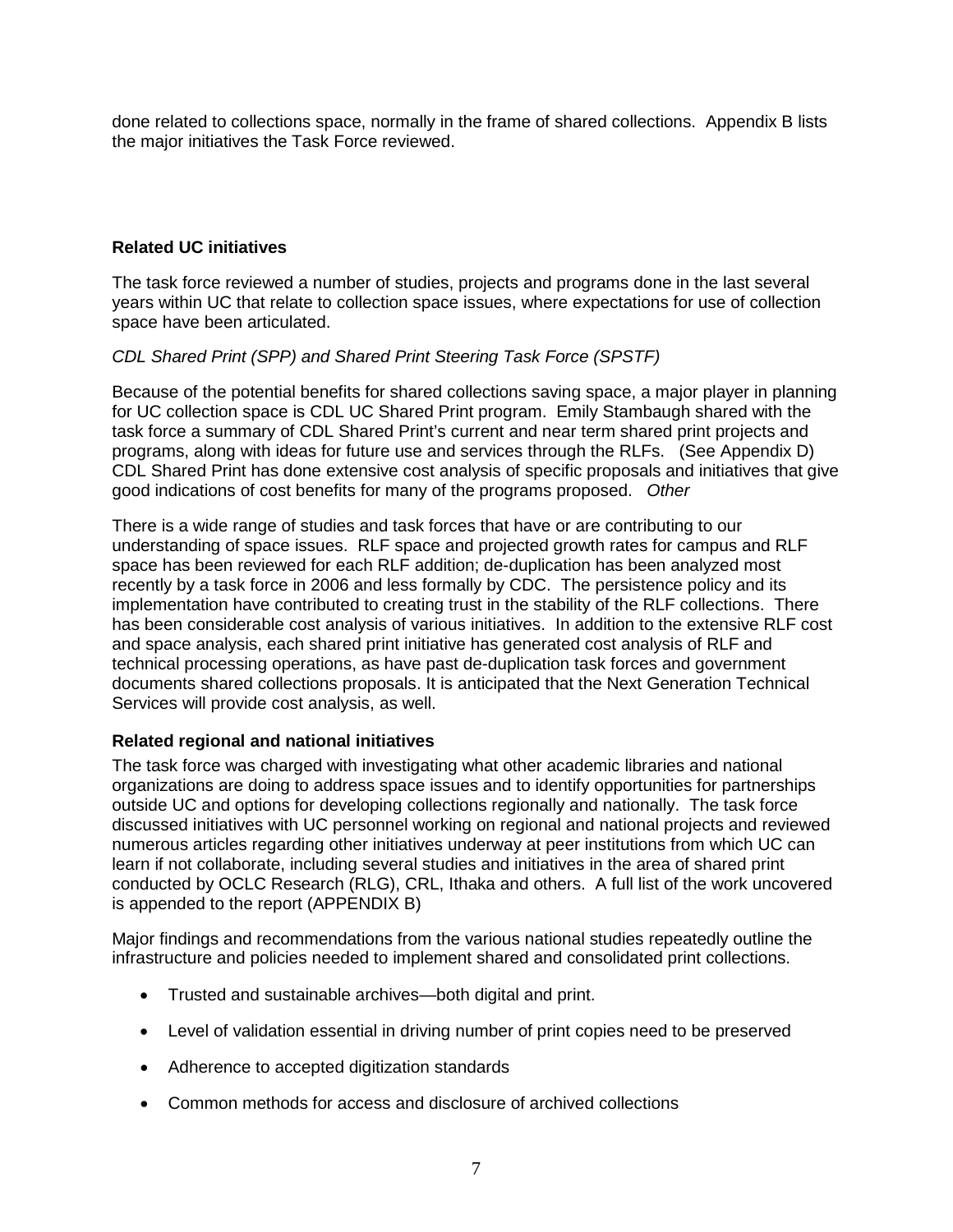- Development of financial models to support shared collections across institutions
- Formalizing retention commitments
- Criteria for exceptions

These issues are not new to UC. The task force found that UC is already engaged, frequently in a leadership capacity, in these initiatives. This is appropriate given the collective nature of the challenges. There have been some failed attempts to create national and regional shared collections, such as the OCLC supported Cooperative Collection Management Trust (CCMT). The prospects for initiating the UC/CRL E-Journals Shared Print for Licensed Content (Prospective) have dimmed very recently due to the lack of libraries willing to invest at this point. However, there are collaborative initiatives that are presently underway that hold the possibility for changing the set of options in a profound way. UC's investment and leadership in such national initiatives will continue to inform short as well as long-term collection management and space planning.

Major initiatives:

- A very promising planning initiative is the WEST regional distributed retrospective shared journal archive planning proposal. This planning effort, due to be completed in June 2010, is an attempt to leverage and optimize remaining storage facility space by coordinating and distributing responsibility for journal backfiles across libraries in the Western region. The project goals are to design a business model, selection criteria, and standards for low-level validation for a distributed, retrospective shared print repository service for journals across multiple institutions. Some aspects of the WEST charge directly overlap work this task force is charged to do. At this point, WEST seems to offer the most likely scenario for regional cooperation. In tandem with the WEST effort, UC Libraries may also coordinate and reduce duplication of prospective print journal subscriptions to further optimize the physical footprint of our collections.
- A similar proposal for an IMLS grant sponsored by Lyrasis for a "cloud" library of monographs that is being suggested that would investigate options for shared print of retrospective monographs similar to the strategies in the WEST proposal for journals.
- UC is working nationally on efforts to modify the 583 MARC field to allow libraries to record retention commitments and potentially item condition information, and to support tools that would indicate presence or absence of that field. Wide adoption of this standard would allow the growth of reliable information about retention decisions across library systems to allow network development nationally and regionally. Discussion is ongoing in the cataloging community.
- UC's JSTOR Dim Archive, as a trusted print archive, contributes to national shared collections planning by providing an opportunity for campuses and other institutions to withdraw material.
- There are initiatives in ASERL and CIC to work on managing government documents in combination with digitizing projects. University of Minnesota has sent 86,000 documents to Google, and approximately 80,000 of those should be available in Hathi Trust Digital Repository. Other CIC libraries will also be sending documents to be digitized later in 2010. A related project is working by GWLA is working on digitizing and providing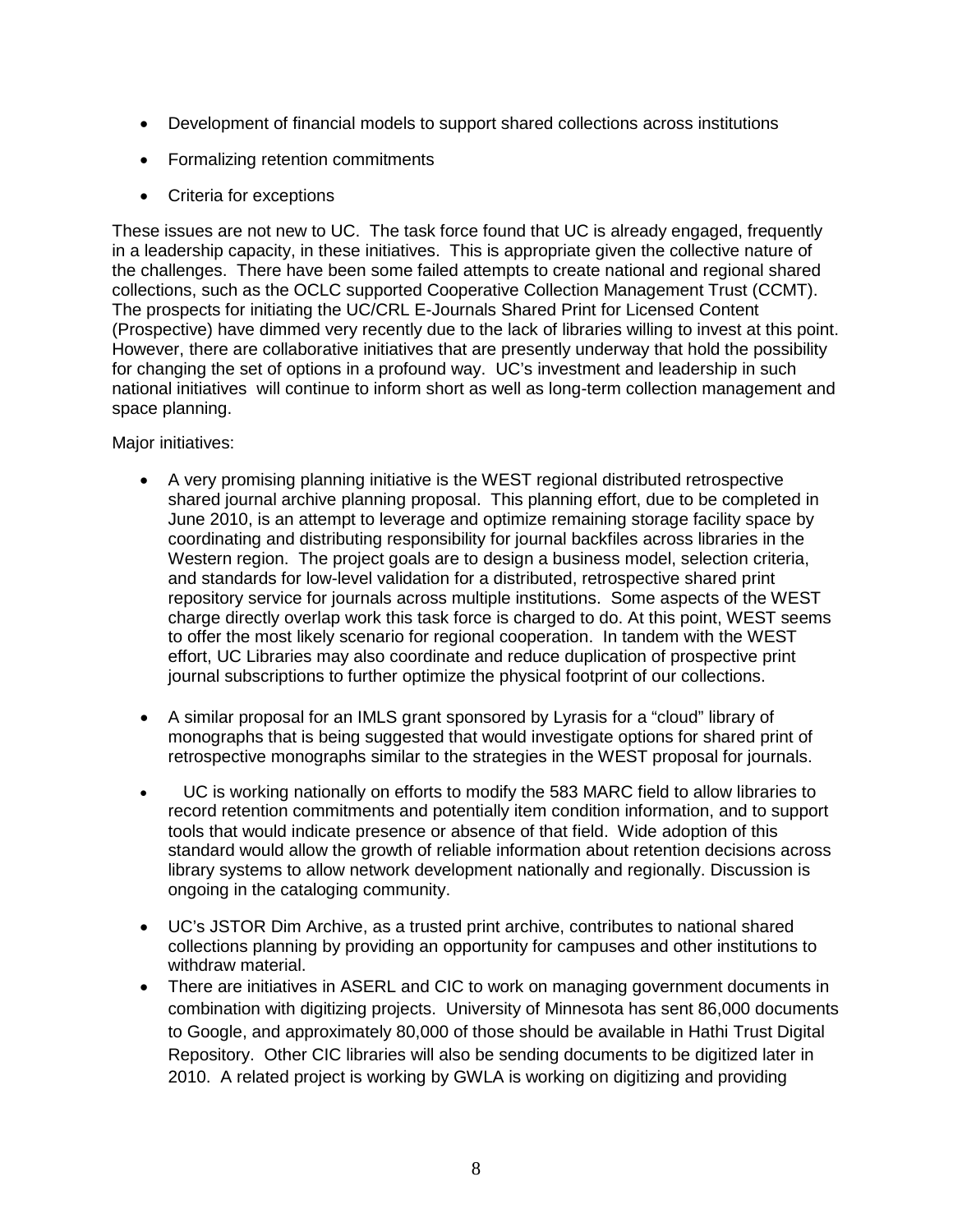persistent and unrestricted access to pre-1975 federal technical reports. It is expected that this project will transition to CRL sometime later in 2010.

### **IV. Opportunities and Challenges**

The task force discussed opportunities within UC for better managing RLF space in coordination with campus space plans, both in the short and longer terms as well as in terms of managing the legacy collections and rethinking prospective collection development. Below is the list of what could be opportunities and challenges, some of which will be recommendations later in the report.

### **Opportunities**

Reflecting on our fact-finding activities, the Task Force identified a number of 'opportunities' for making more efficient use of existing space. These included in no particular order:

- Develop UC Shared Print Monograph Collections acquired collectively and located at an RLF or "in place" on a campus. This would provide the opportunity for campuses to prospectively reduce the rate of increase in their physical collections. Consider both system-wide and multi-campus (selected campus participation) plans.
- Develop consolidated and coordinated UC wide Approval Plans. Encourage multi-campus prospective approval plans where appropriate to reduce low-use, duplicate materials and leverage UC's resource-sharing infrastructure.
- Remove all duplicate print copies of JSTOR Archive titles from the RLFs. Strongly encourage further space reductions at campuses based on the SRLF-based JSTOR trusted archive.
- Expand and implement the RLF Persistence policy. Promote and support implementation guidelines currently under development by a CDC task force [\(http://libraries.universityofcalifornia.edu/cdc/taskforces/\)](http://libraries.universityofcalifornia.edu/cdc/taskforces/) that can facilitate increased campus-based withdrawal processes.
- Discourage and eliminate duplicate formats. Take advantage of digital archiving projects. Encourage reduction of campus-based dual-format collection, particularly where either a trusted shared print copy is held in UC and/or digital archiving programs such as Portico, LOCKSS, and CLOCKSS can mitigate concerns about preservation and access.
- Expand shared print collections and processing to NRLF. Affirm that NRLF has the resources for processing operations to handle shared print materials parallel to SRLF processing operations.
- Leverage UC's relationship with OCLC to fast track the development of the 583 MARC tag for indicating shared/persistent copies and metadata for preservation. If OCLC is unable to implement changes in the near term, develop independent disclosure mechanisms that are interoperable with our union catalog.
- Establish criteria and sunset dates for ceasing shared print for licensed e-journals. In 2006, CDC discussed and drafted criteria for determining when to create a shared print archive for licensed e-journals, which by default also begins to define when one may no longer be needed. Similar criteria have not yet been developed for monographs.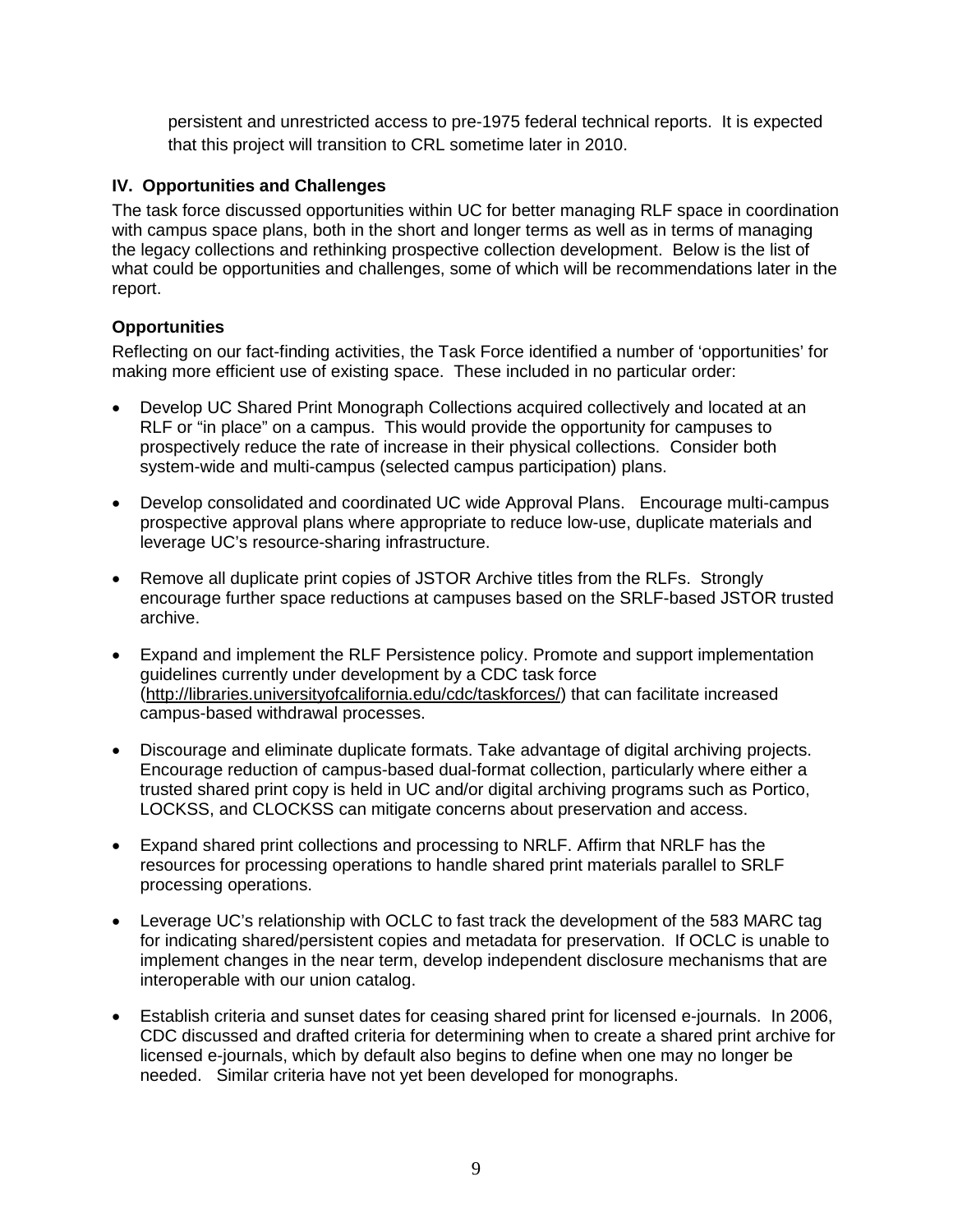- Leverage investment in Haithi Trust. Identify ways to incorporate Hathi Trust preserved and accessible content into local and system-wide collection space planning decision-making.
- Continue to promote the type of partnership articulated in the outstanding CRL/UC proposal for a Shared Print archive for licensed e-journals. Although it is not clear that the current CRL/UC partnership will gain enough support, UC should continue to press for this kind of national collaboration.
- Reduce campus RLF deposit allotments to accommodate a priority for housing shared collections in the RLFs and to enforce needed changes in expectations and behaviors related to collections space availability.
- Coordinate shared collections for public domain materials, specifically government documents. This has been discussed by government information librarians over several years. Attempts have been made to modify depository agreements. A recent Ithaka paper outlines a proposed model for coordinating digitization with creating shared print archives for the Federal Depository Library Program (FDLP).

### **Challenges**

 $\overline{a}$ 

A number of challenges (behavioral, technical, procedural) exist that restrict the capacity for developing efficiencies were also identified:

- Development of sustainable funding models for processing and managing shared print collections. While there are longstanding campus cost share models for acquiring content, the lack of sustainable cost sharing funding models, particularly for funding necessary personnel, to maintain facilities and process shared collections hinders progress in creating these collections that would encourage reduced duplication across UC collections.
- Need for non-labor intensive, low overhead approaches and solutions for establishing processes and procedures and managing shared print collections.
- Changing existing behaviors and expectations within UC in particular to take advantage of opportunities: Withdrawing materials, sharing work processes.
- Inadequate and inaccurate holdings information. Having access to adequate local holdings records to identify duplication across UC collections, or with others outside UC. Collections that would otherwise make excellent candidates for de-duplication (e.g. government information) have such poor records that it is labor intensive to conduct a project.
- Inadequate tools and solutions to do required detailed collection analysis. The OCLC Collection Analysis Tool has given some useful information, but has proven to be inadequate for the extensive analysis needed.
- Determining the number of print copies needed in UC, regionally and nationally for ensuring access and risk management. (Or, developing trust in a single copy for the system policy). Yano<sup>[1](#page-9-0)</sup> has conducted the most significant risk management study to date, proposing the number of print copies needed depending on the level of validation and type of archive.

<span id="page-9-0"></span><sup>1</sup> Yano, Candace et al. *Optimizing the number of copies for print preservation of research journals.* October 2008.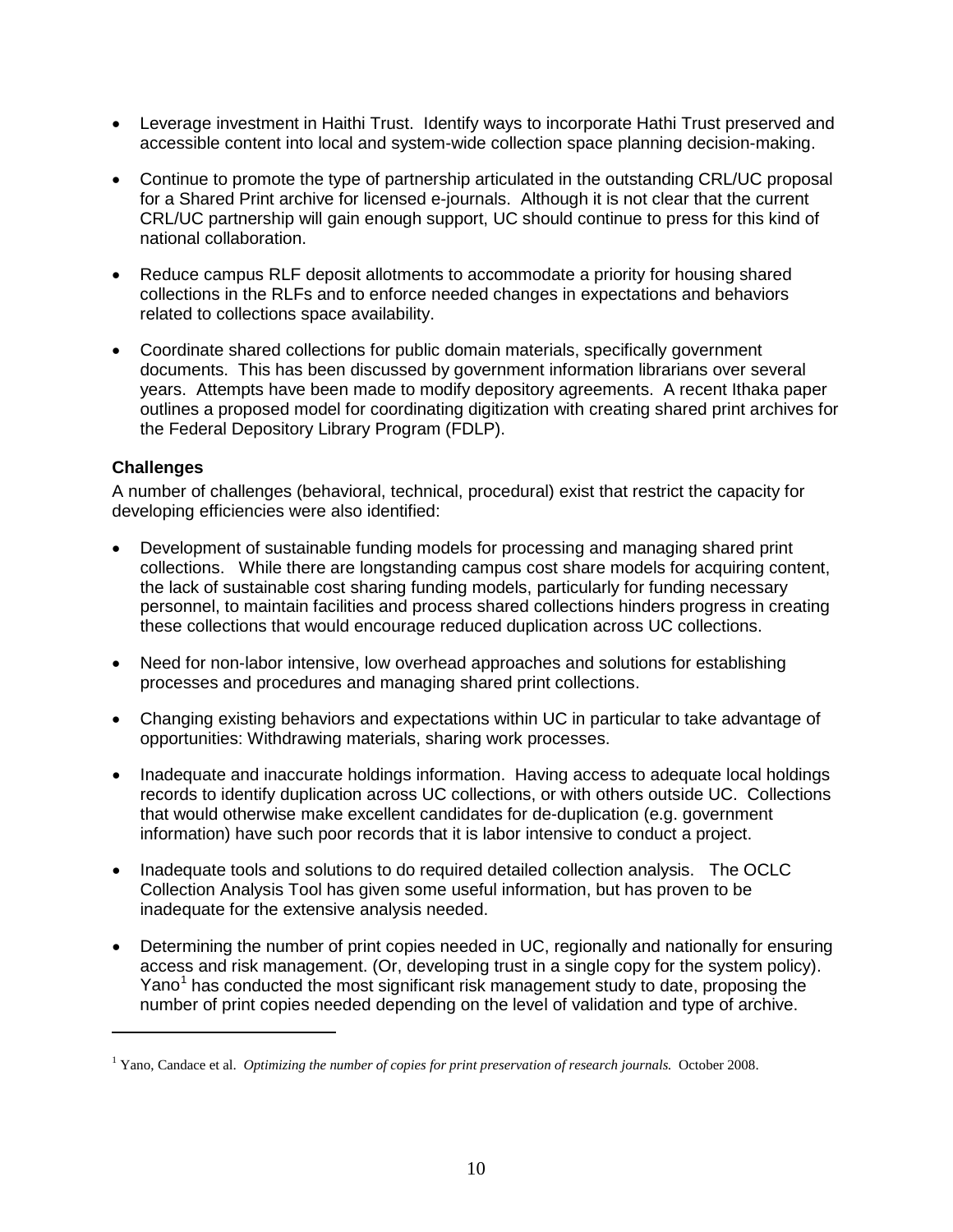While it is clear that UC needs to work with external partners to ensure adequate print, there is not yet adequate coordination of any such initiatives.

- Methods and costs for discarding and de-accessioning massive amounts of state property. While massive discard projects win political points in some arenas, the same may cause political problems for some campuses. Such projects are also labor intensive.
- Campus cost avoidance that is often calculated for shared print projects by using space savings (asf) for potential to withdraw duplicate collections is not actual funding available to be repurposed.
- Lack of consensus on acceptable levels of validation. Reaching agreement on an acceptable level of validation for print archives that is sustainable. WEST and some of the other organized research projects will help with this. The Preservation Advisory Committee (PAG) is currently reviewing issue-level validation standards at the request of CDC and the Shared Print Program.
- Lack of a reliable "registry" of records for shared/persistent items. CRL is looking at ways to inventory and publicize library archiving efforts. A current CRL Mellon Grant is trying to determine what such an inventory should capture to help libraries make collection management decisions.
- Developing trust in both print and digital archives to aid in de-accessioning print equivalents. CRL has just completed a successful audit of Portico. They will also be auditing Scholar's Portal and Hathi Trust.
- Retrospective weeding of collections is very labor intensive and not likely to yield usable space except in targeted areas, such as journal runs. Need automated strategies.
- Weeding RLF collections could be problematic. With the persistence policy already in place, campuses have already been discarding campus copies based on the assurance that the RLF copy will remain permanently in the collections. There would need to be additional assurance and criteria to allow discarding persistent titles to honor this trust.
- Campuses are closing and consolidating branches, losing physical space.
- Federal government information depository retention requirements. There is active national discussion on ways to allow depository libraries to reduce their print collections.
- SRLF, in particular, has limited space for particular types of materials, such that future deposits for maps, drawings and microfilm will be filled by Spring 2010.

### **V. Defining RLF Collections**

The task force was asked to provide recommendations on defining the nature of the RLF collections in the future, considering the several specific questions below. RLF policies, procedures and space projections have been analyzed repeatedly in support of building additions to the two facilities.

As conceived in 1977, the original role of the RLFs was "primarily to provide secure, highquality, low-cost space for infrequently-used print materials of continuing research value…and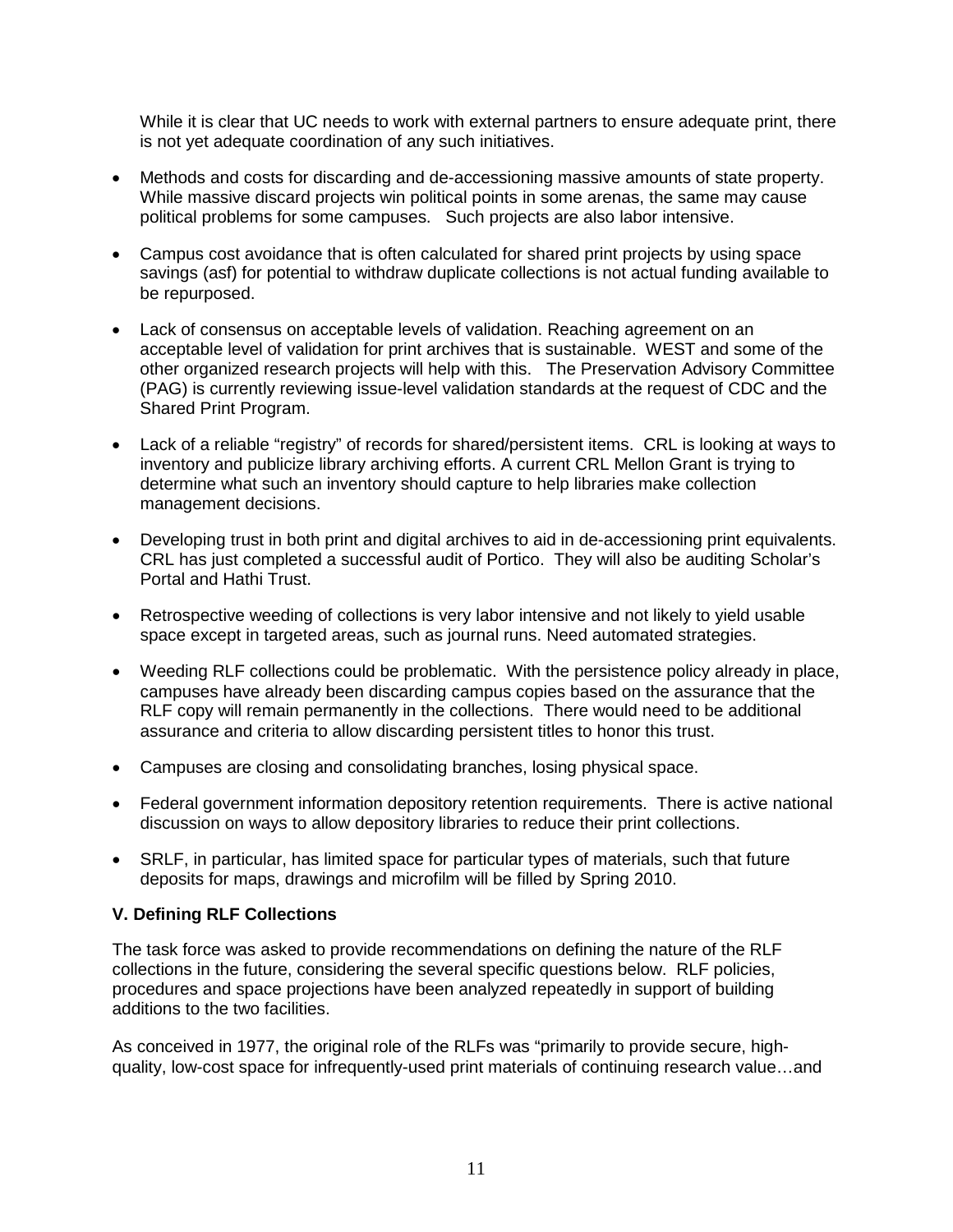provide the services required to process and control the deposited material, and to retrieve and deliver items to the requesting library..."  $2$  Throughout the years, campus and system-wide needs for RLF space have evolved as user confidence in the level of service for materials has greatly improved and acceptance of remote storage has increased. Campus deposits have been primarily un-coordinated, in that, except for specific shared print projects and policies about not duplicating titles already held, the materials deposited in the RLFs have been based largely on campus decision-making and not in consultation with other campuses. By default, the persistence policy now makes these materials shared collections. The creation of CDL Shared Print, which formalizes specific types of shared collecting and is based on more coordinated decisions on collections, has also created demand for neutral RLF space. As a consequence, the RLFs have evolved such that current roles include:

- Storage of less frequently needed materials in all formats
- Preservation imaging at SRLF (microfilm images, microfilm reels, digital images)
- Depository for single system-wide print copy of journals received only electronically by campuses.
- Facility for housing designated shared print collections through the Shared Print Program.

Issues of duplication and "permanence" of materials housed in the facilities, have generated new policies in the last few years, including the policy on persistent deposits. There has been increased priority for processing and housing specifically identified shared collections (print for e-journals, JSTOR Archive) and their related services, creating a dilemma between meeting the needs to house low use campus materials and the expanding shared print collections in the limited space available.

### **A. Identify the types of materials that should be given priority for inclusion in the RLFs.**

Considering the range, scope and character of initiatives underway at the local, regional, and global levels, the task force, in consultation with CDC, recommends development of collection policies to govern the RLFs that prioritize the following categories in the RLF general collection designated spaces. As user access option evolve, and as policies such as the Persistence Policy, the establishment of the JSTOR dim archive, and de-duplication activities suggest that over time the characteristics of the RLF collections will bear closer similarity to that of a special/archival collection rather than a general collection.

- Shared Print Collections Material (material that has received some form of formal "UC treatment")
- Microformat material. Due to declining use, in combination with RLF space availability, there is the possibility that prioritizing microformat materials could promote elimination of redundant microformat content - both with digital and other microformats. And it could possibly be tied to implementation of new microform view-over-internet technologies.
- Special Collections. The growth of digital versions of general collections material suggests the possibility that RLF spaces might over time be re-purposed around the concept of prioritizing Special Collections. It is likely that analog special collections will

 $\overline{a}$ 

<span id="page-11-0"></span><sup>2</sup> Regional Library Facilities Planning Task Force *Report*, December 2004.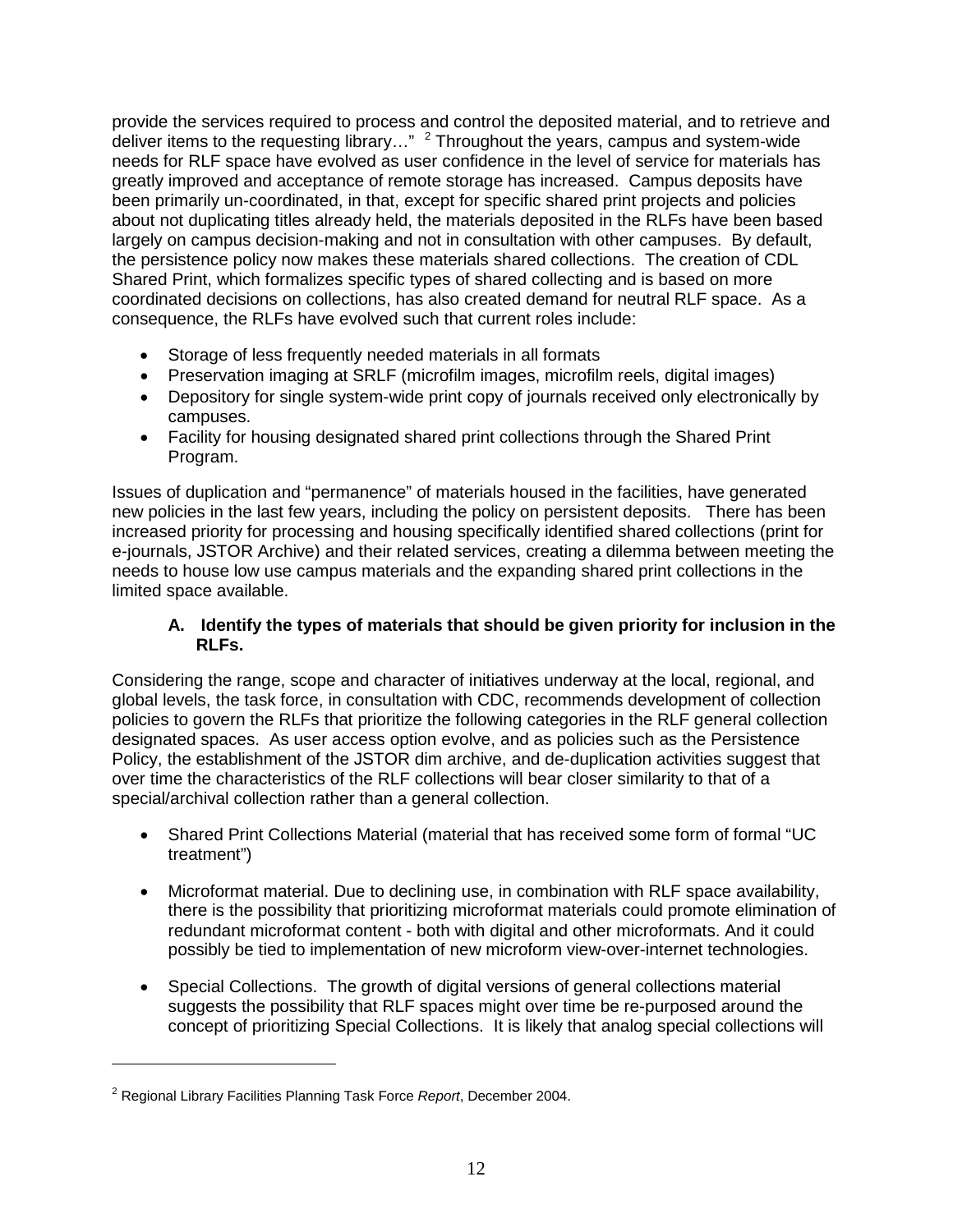be growing for the foreseeable future and this content is least subject to mass digitization technologies. Low-use, high-value, high risk or highly unique research materials. This is a more traditional category of content focus for the RLF's and it remains an important role for RLF space in the view of the task force. In addition, UC should be careful to ensure that the RLF's should not be tasked with housing high-use materials, since this results in a false savings (savings of campus space in exchange for increased ILL/document delivery costs).

#### *B.* **How retrospective and prospective shared collections fit into RLF strategies, including the potential for decentralized shared collections that could be housed across campuses and/or RLFs;**

It is clear that shared collections have the potential for reducing and avoiding unnecessary duplication across campuses and maximizing scarce shelving capacity at the local campus level. CDC has identified shared collections as a priority for RLF space. The materials in the RLFs that are persistent form a basis for increasing campus copy withdrawals, where appropriate. Going forward, it will be necessary to concentrate both retrospective and prospective RLF deposits in priority types, requiring campuses to consider the best use of their space for both local collection needs and absorbing some portion of shared print in place collections.

While the RLFs serve as neutral, trusted locations for shared collections, without building additions to both RLFs, there simply isn't enough room in these centralized locations to house all shared print initiatives going forward. By necessity, campuses will need to house a portion of designated shared collections and provide the necessary preservation and access services for them, given that the bulk of the actual space is on campuses.

The Task Force is paying close attention to the work of the Shared Print Steering Task Force, which is working on initiatives, guidelines and procedures for prospective shared collections, and we believe this work should be strongly supported. APPENDIX D outlines a number of potential uses of the RLFs for shared collections, where they would expand their roles as for centralized acquisitions, technical processing and advanced delivery technologies for shared material housed centrally.

### **C. Potential of de-duplication across the RLFs, among collections on campuses, and with non-UC partners**

The Task Force reviewed the various historic reports analyzing options for de-duplication across the RLFs and comments of RLF managers regarding the labor-intensive and technically challenging character of monographic and journal de-duplication efforts. Several issues that past studies have indicated impede de-duplication remain:

- Poor records to compare holdings, although NRLF's move to Millennium may improve record comparison.
- Labor-intensity of work.
- Lack of usable space gains due to scattered shelving of duplicate items. While SRLF estimates internal duplication of approximately 126,000 volumes, and NRLF estimates 3- 4% duplication within its holdings, these are scattered throughout the facilities and would yield very little usable space without massive shifting of the collections.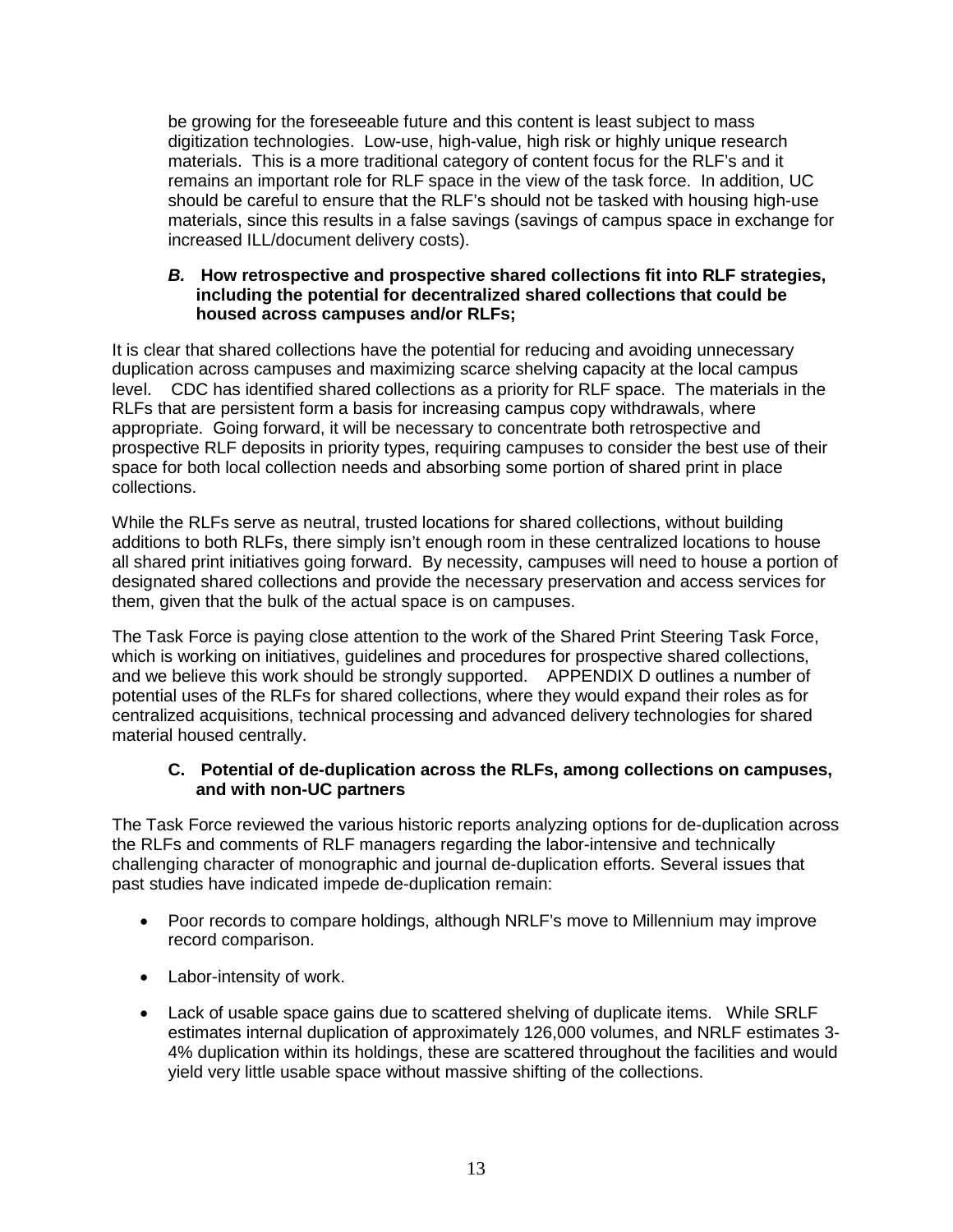As indicated in sections above, there are still a number of issues to be resolved before deduplication with non-UC partners can be realized. The WEST project is addressing the majority of these:

- Business models
- Retention agreements
- Accepted level of validation
- Adequate records for disclosure or archived materials and ultimately cross-collection analysis

While there is not an immediate system-wide option for cooperative programs with non-UC partners, withdrawal and removal of journal content that is housed in non-UC regional or national archives such as those proposed by UC/CRL or WEST initiatives should remain a primary goal, and UC should continue its active participation in developing such partnerships. The work of the WEST project has the potential to provide infrastructure models that could make these more viable. There is not yet enough confidence in withdrawal of all print where only a digital surrogate exists in trusted archives, but this may have future potential. The positive audit of Portico is a promising step in developing a level of trust needed.

The task force does, however, believe there is considerable potential for targeted, massive journal de-duplication processes within UC where there is a large benefit (in terms of space savings) for a smaller investment in bibliographic work. This de-duplication effort could be extended to intra and cross-RLF activities, such as:

• De-duplication of JSTOR holdings in general collections areas of both NRLF and SRLF with holdings in the JSTOR Dim Archive, IEEE and CoreSTOR. SRLF has discarded approximately 6965 volumes to date, and estimates that and additional 7000 volumes could be discarded. Approximately 650 of those have been discarded.

#### **D. What are the benefits and issues of concern for any de-duplication among collections on campuses and the RLFs?**

Both the persistence policy for RLF materials and the rapid turn-around time for delivery of materials in the RLFs have been key in creating campus' confidence and trust that titles will remain (within reason) in the UC collections and be accessible. As digital delivery technologies improve, this confidence should increase. A major benefit is that campuses are able to more aggressively withdrawing titles that are in RLF collections, with the potential for saving local campus space for storing more highly-used and new materials. Through coordination in the SPP and bibliographer groups, there is also potential to build broader and deeper collective collections that avoid unnecessary system duplication.

There are still a number of concerns:

- Determining the number of copies of any title needed throughout the UC system to meet user demand.
- Increased resource sharing also means increased reliance on others, and lack of local control.
- Known and unknown new and ongoing costs:
	- o materials may need to be shipped from elsewhere (loss of time, cost of transportation), risk of loss, diminished resolution from digitization, incomplete materials
	- o shifting costs from one segment of the budget to another—savings in collections budgets creating potentially large increases in resource sharing costs.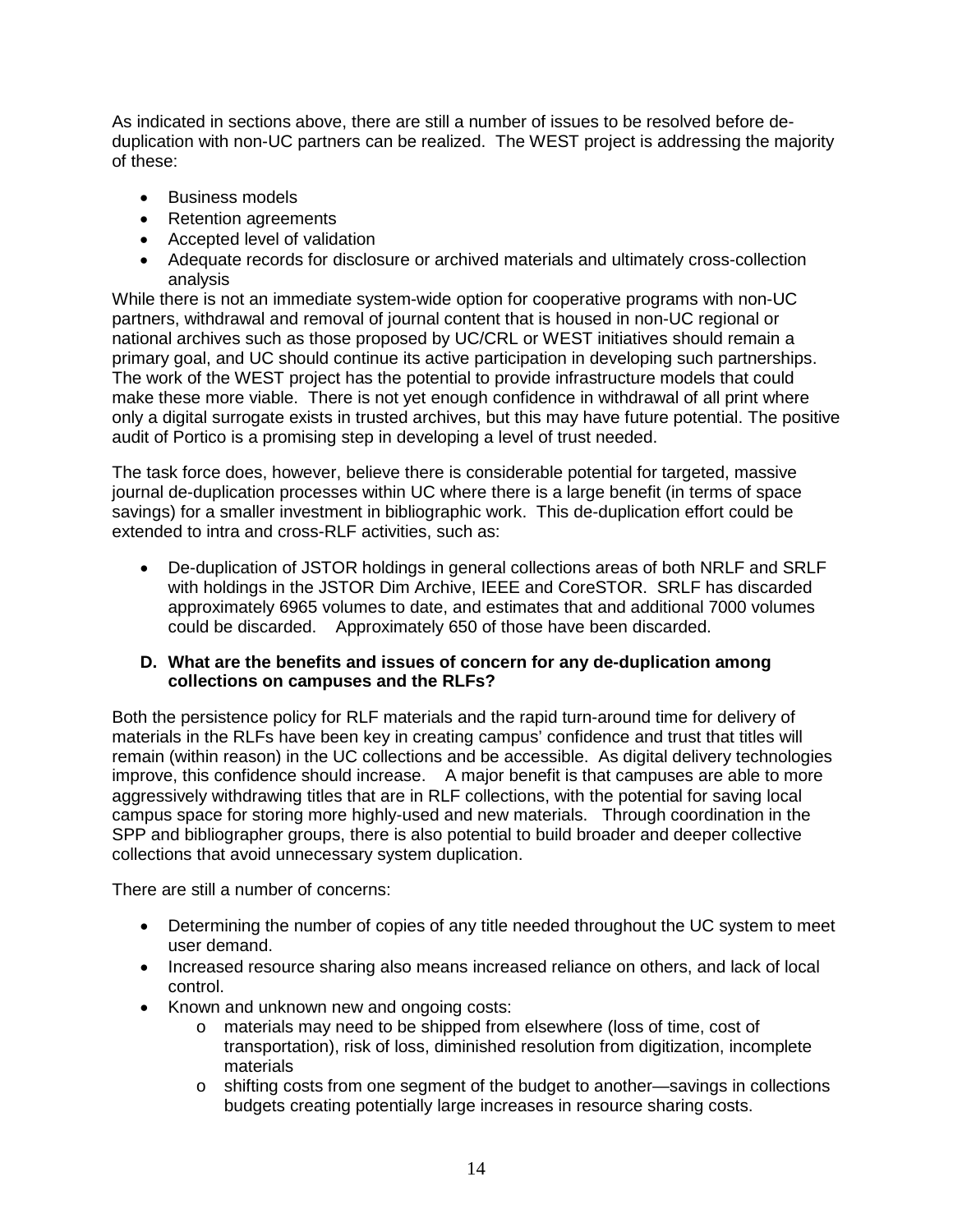OhioLink has developed a statistical methodology for monitoring the appropriate number of copies of a title needed in the system over time. $3$  The libraries can continually assess the current number of copies and the demand for them. UC may want to explore the option to adopt a similar system to help determine appropriate withdrawals over time.

### **E. How mass digitization projects and digital preservation services relate to print storage needs**

UC has invested considerable resources in digitization and preservation/access programs, such as HathiTrust and Portico. Initial estimates for the WEST project indicate that UC RLF holdings in Hathi are approximately one million titles, and approximately 300,000 titles in the RLFs are already included in Hathi. These programs should make it possible for UC to exclude (and deaccession) some duplicate content when there is more confidence that the material is reliably preserved and accessible for the long-term in digital format.Because there are still issues about rights of use, Google subscription scope, and confidence i**n** the quality of digitization, the task force thinks it is premature to de-accession any RLF titles included in mass digitization projects. What may be more feasible is de-duplication of such titles across campus collections where a shared copy exists in an RLF.

### **F. Consider the issues related to the integrity of collections in the event of natural disasters or emergencies***.*

The Task Force has not devoted time to this issue, other than in reviewing the work of Yano that proposes models for determining the number of copies of any title needed, based on the level of preservation. We believe that this issue is best explored by the Preservation Advisory Group and CDC. Behind effective management of collections will continue to be the quality of information and records on which to base decisions. Mechanisms for coordinated preservation across UC should be a part of NGTS planning.

There is a promising potential risk assessment tool that UC Berkeley has been using, *Risk Assessment: Library Collections Tool*, http://www.ucop.edu/riskmgt/erm/libcollwb.html

that has just been introduced for UC wide use. As noted on the web site for the tool, the assessment can be applied to evaluating risk for a wide range of collections and assist in setting priorities for controls.

## **VI. Cost Benefit Analysis**

 $\overline{a}$ 

Reducing the rate of growth for prospective print collections through collaboration and increasing digital information acquisition and creation will most likely be the most pragmatic and cost effective ways to deal with space issues. CDL Shared Print has done extensive cost modeling for various projects, including de-duplication of the JSTOR Archive titles. Past cost analysis, both by UC and others, indicates that de-duplication and reduction of retrospective collections is more labor intensive and costly, although there are potentially targeted reductions of collections that will have cost benefit. De-duplication of journal holdings is easier and most effective at saving space and in terms of costs, while de-duplication of monographs is very labor intensive and not very effective at saving space. Due to the way materials are housed in an

<span id="page-14-0"></span><sup>3</sup> Kairis, Rob. "Consortium level collection development: a duplication study of the OhioLINK Central Catalog", *Library Collections, Acquisitions, & Technical Services*, 27 (2003) 317-236.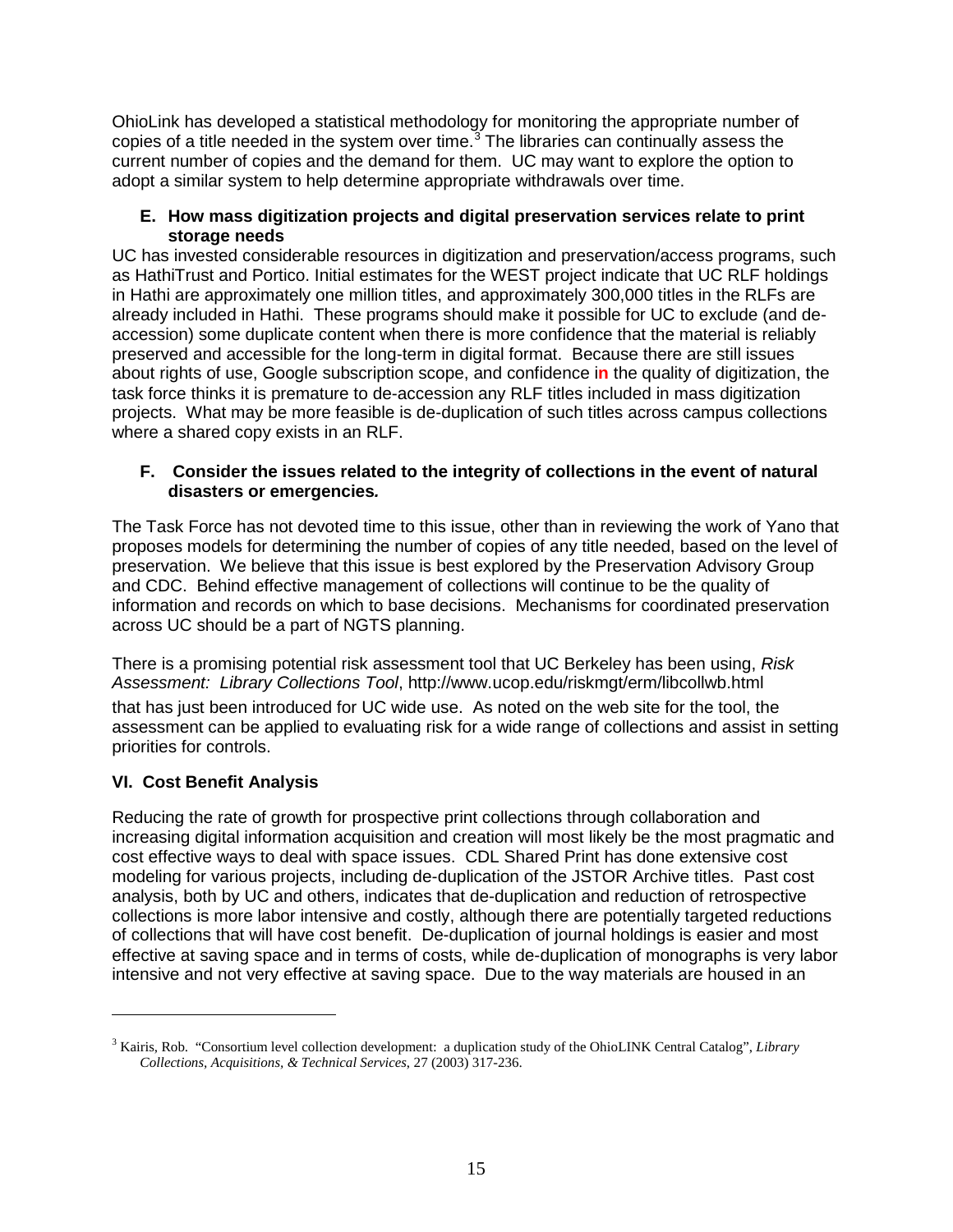RLF, only targeted withdrawals of the RLF collections (such as print journal runs) will generate useful space in any cost effective way. Campuses, however, could more aggressively withdraw JSTOR titles to gain local space. Cost savings to campuses for withdrawal or space avoidance have been calculated by translating assignable square footage into dollars. While the figures can be used to demonstrate UC Libraries' responsible use of existing space to support proposals for future shared storage facilities, the dilemma is that the actually funding is not available to repurpose, since the "savings" are actually in avoidance of expenditure/long term housing costs for existing space and not line items in annual budgets.

WEST project planning grant is developing and investigating shared cost and models for cost recovery from external partners for developing shared retrospective journal collections with non-UC partners. The WEST project will be exploring best candidates for shared journal archives, organizational and cost models, development of cooperative agreements, and risk management factors.

### **Vll. Recommendations**

The task force was asked to recommend short- and long-term options, actions, and policies for best managing RLF collection space in coordination with UC campus space plans, taking into consideration how mass digitization projects and digital preservation services will impact print storage needs and physical storage facilities.

The task force struggled with this aspect of its charge. On the one hand, there are several current parallel activity streams both in UC and regionally that would impact a fully fleshed set of short- and long-term recommendations and it seems premature to make recommendations while this work is underway. On the other hand, it is clear that several practical concerns require immediate attention. Declining space at the RLFs is the principal concern, logarithmic increases in digital storage needs and costs another: SRLF will be full in less than two years according to current projections.

Specific factors and issues were listed in detail in the "Opportunities and Challenges" section, above. A few additional notes about what lies behind our recommendations:

- Increasing trust in both UC's persistence policy for shared collections and the viability of third party repositories (both print and digital) is critical to changing behavior and expectations about the need to maintain duplicative print collections. There is still not the same level of confidence in third party repositories as there is within UC. The recent positive audit of Portico by CRL is an important step in developing that confidence.
- A combination of retrospective and prospective activities will be needed in order to address the space challenges facing the libraries. It is necessary to both reduce the rate of print acquisitions and to withdraw materials from the campus and RLF collections. We understand that past studies have shown that some retrospective de-duplication projects are too costly for the expected benefit. It is costly to identify, process, and physically remove items from the shelves, and the space cleared might not be contiguous, requiring extensive shifting of materials to create usable new space. Because of the way items are shelved, it is likely more cost effective to withdraw duplicates from campus collections, where projects can be targeted to gain usable space.
- The lack of sustainable long-term funding for processing and managing shared collections has hampered the ability for past projects to succeed or be broadened in scale. The task force repeatedly discussed the importance of establishing a long-term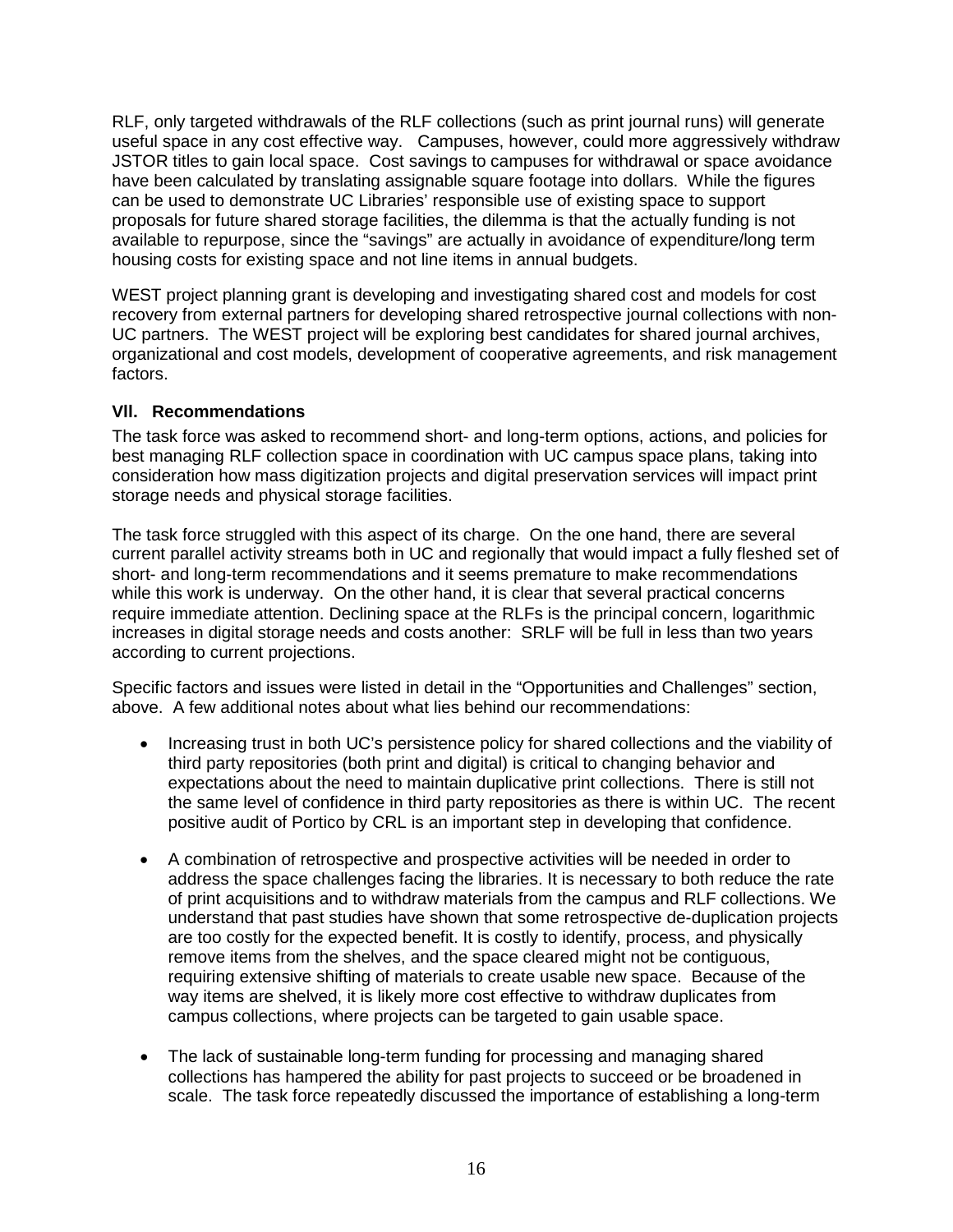sustainable funding models as necessary for the following recommendations to succeed. Staff resources will be needed to accomplish any of the recommendations.

- Any project should take into consideration the academic field. While in some areas print is considered an archival relic, in others it is still the primary information resource.
- Whenever possible UC should leverage existing infrastructure and staffing. The Task Force hopes that CDL Shared Print may be the appropriate place for the coordination, tracking and reporting out related to any relevant UC-wide or campus initiatives.

#### **Near-term Recommendations:**

The task force recommends several near-term strategies to implement a number of policies and actions that will begin to require changed behavior and expectations by campuses.

- 1. Develop and implement system-wide cost sharing models for processing and housing shared collections.
- 2. Managing the RLF Collections by:
	- Establishing a no-duplication policy between the RLFs
	- Manage RLF space in closer coordination, by using NRLF for new shared print collections and for southern campus needs when SRLF is full.
	- Assign priority for RLF spaces to Shared Print Collections materials. Reduce annual campus deposit allotments to accommodate shared print collections ingested and to reinforce the need for campus de-duplication and space management over RLF deposit.
- 3. Pursue prospective collection management coordination, including:
	- Shared approval plans and increased collaborative purchase arrangements among campuses to reduce initial duplication within UC
	- Shared print in place as an alternative to RLF housing of shared collections
	- Acquisition of e-formats as the default where possible
	- House new shared print projects in NRLF (ensuring that it has capacity and resources) or on a campus (e.g. Springer books at UCM)
	- More coordinated, collaborative collection review by CDC.
- 4. Pursue retrospective collection management strategies, including:
	- Withdrawal of JSTOR titles from campuses.
	- Regional and national initiatives to consolidate journal volumes system-wide for both space avoidance on campuses and potential partial cost recovery from non-UC partners.
	- Shared print in place as an alternative to RLF housing of shared collections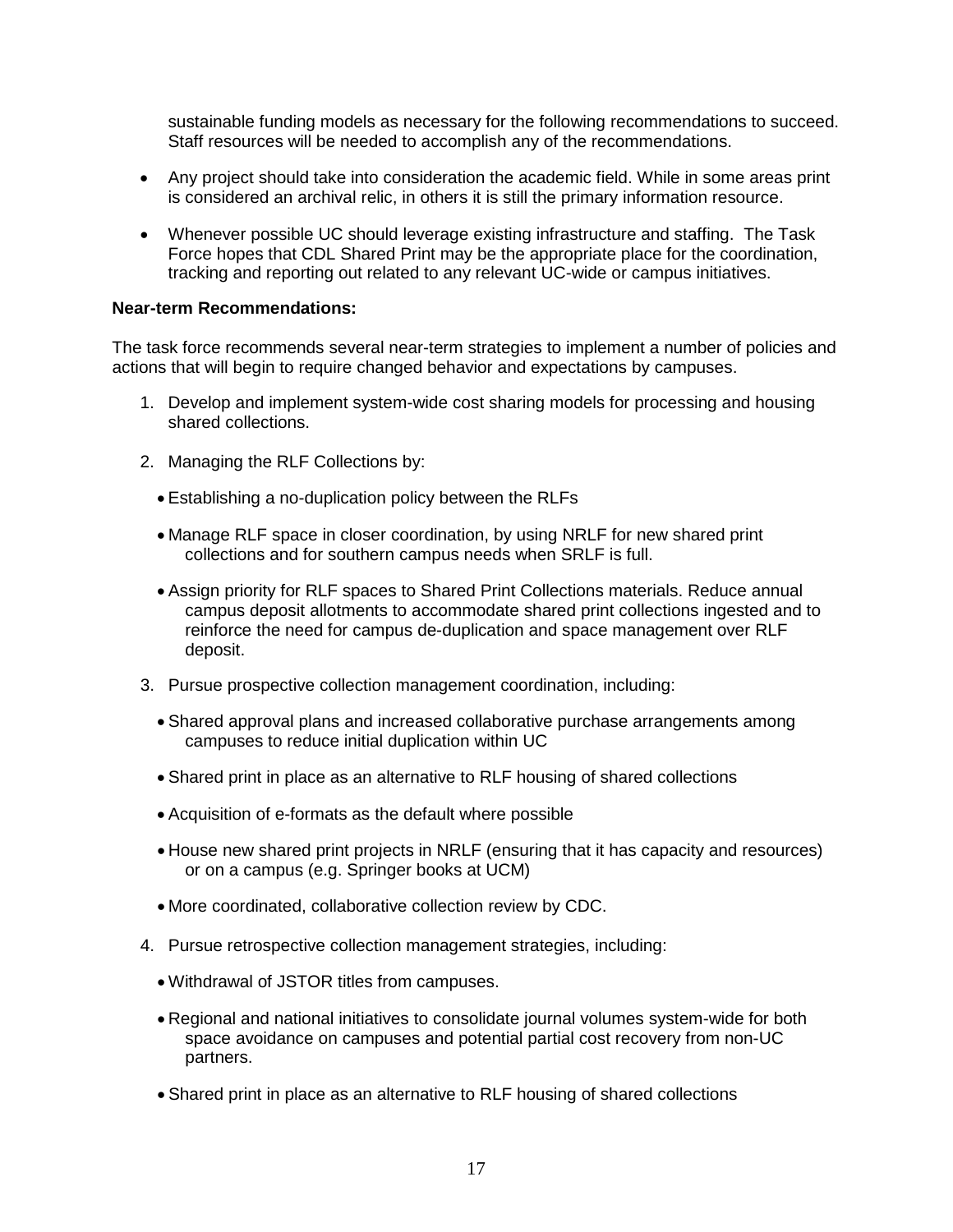- Withdraw titles on campuses that are held in designated shared print collections and/or persistent in one of the RLFs.
- Develop shared microform collections at RLFs that would allow de-duplication of campus microform collections. (e.g. newspapers)

#### **Long-term Recommendations**

Recommendations from the Next Generation Technical Services and Shared Print Steering Task Force will no doubt impact and feed into long-term strategies for collections space.

- 1. Consider carefully the range of service programs and staffing levels at the RLFs given the outcomes of the NGTS Task Groups and Shared Print Steering Task Force Recommendations and look for synergies.
- 2. Re-establish a system-wide management position that manages, coordinates, and oversees system-wide collection space issues outlined in this report.
- 3. Establish policy on appropriate levels of validation and disclosure (possibly MARC 583) that will promote trust to withdraw print and is consistent with light-weight, sustainable workflows and processes.
- 4. Explore new service models to insure quality and just in time services for faculty and students. Explore adoption of Internet delivery technologies at both campuses and the RLFs to provide rapid delivery of information resources remote from user (e.g. new microfilm Internet delivery options, print on demand, improved scanning).
- 5. Coordinate reduction of print collections with development of digital collections. Example: Investigate a joint project of digitizing government documents with withdrawal of multiple copies.
- 6. Re-examine the persistence policy to address criteria for the potential permanent withdrawal of materials when a trusted non-UC archive will suffice for access.
- 7. Discontinue selected prospective shared print journal programs for licensed content as trusted third party archives are created, such as the proposed UC/CRL archive. (Make exceptions for those not contained within Portico with post-cancellation access rights).
- 8. Continue to actively participate in and advocate for regional and national efforts to create collaborative collections.

### **NEXT STEPS**

The task force was asked to prioritize the top 5 actions to explore and/or actions to implement. This is a somewhat longer list—it will be necessary to move forward in a number of areas in order to be successful in meeting space needs.

- 1. Share this task force report with the All Campus Groups (ACGs) for comments.
- 2. Work with the NGTS Team to develop cost sharing models for processing and housing shared collections and for clarifying intended services and functions at the RLFs.
- 3. Investigate NRLF infrastructure enhancements needed to become a more formal shared print deposit site.